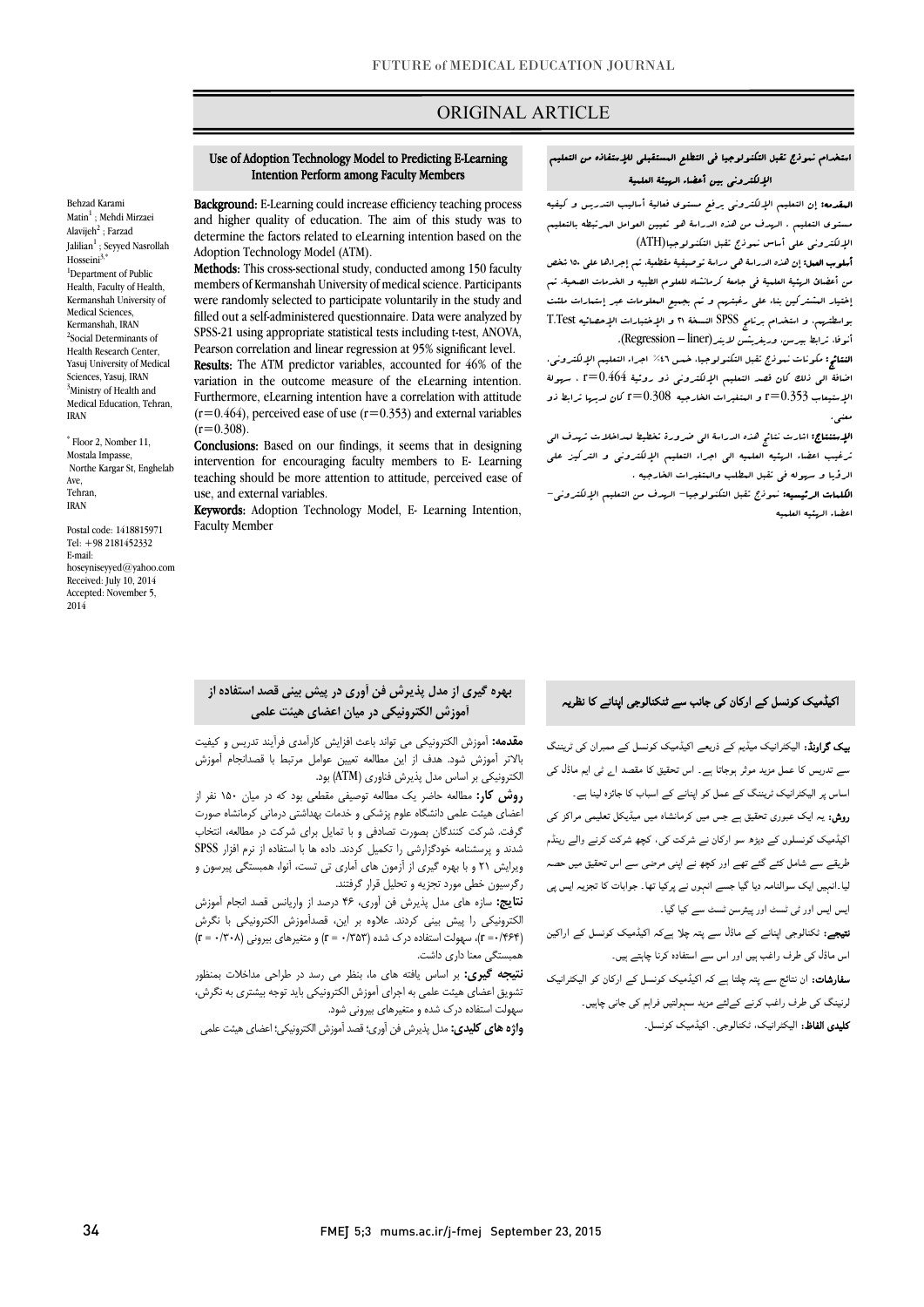## INTRODUCTION

Along with fast development of technology in the world and appearance of new capabilities of information technology, there have been many changes in teaching process. There is a spreading view of teaching and learning; in this regard, Elearning is one of the prominent settings of learning in information period. In addition, research indicated Elearning could be an efficient system in teaching contexts and evaluation services (1). E-learning is a teaching learning method, but it is not the alternative to in person training; however, it is developing and is known as an effective tool in learning (2). E learning was introduced in Iran since 1996, most universities are using this technology by now, and some even turn to distance learning (3). This type of training increases efficiency of teaching process and results in higher learning qualities, easier access to large volume of information, lower educational expenses, higher quality, accurateness and validity of learning materials and higher scientific levels for students and teachers (4). Many of higher education centers try to organize and optimize E-learning to follow its procedure effectively and structurally; among them, universities tend to gain the technology for E-learning improvement (5). However, it would not be helpful unless effective factors and reasons of its adoption and application are considered. In other words, recognition of effective factors on acceptance and application of E-learning among university faculties is necessary to offer proper and practical solutions to its application among students, which may results in better learning settings (6). Different dimensions of understandings and attitudes of users should be considered in E-learning evaluation to form a useful and efficient pathology tool (7). If there were positive attitudes toward E-learning with teaching staff, there would be more motivation to use it (8). Users' attitude and viewpoint is considered as a significantly important factor to accept and apply computer technologies (6). Liaw and Haung's point of view, accordingly, could be used to categorize users' attitude structure toward electronic technology to three major evaluative parts: emotions, recognition and behavioral (9). Emotional part was defined as loving or hating something special (10). In research's about application of new technology, it would be useful to know how cognitive related factors, such as attitude, barrier, usefulness, and easy to use of technology; in this regard, adoption technology model (ATM) is one of the common models that application to predict the use of technology; ATM proposed by Davis et al (11-14). The main reason to accept technology was to introduce a basement for pursing external factors on inner believes attitudes and intentions to use technology; it is a predictive-descriptive model; therefore, managers would be able to recognize why a given system would not be accepted and offer proper reforming steps based on resulted understanding. Structure of adoption technology model includes perceived usefulness, perceived ease of use, external variables, attitude, and behavior intention (11). Perceived usefulness is defined as persons' believe to use certain system that may improve their occupational function. Perceived ease of use refers to person's expectation toward  easiness of a given system. External variables are defined as organizational, social, systematic features of computer such as software and hard ware, teaching method and help from others to use computer system, which negatively affect most medical science universities have been paying attention to E-learning (15). In this regard, Clark suggested that it was inevitable to use technology and communication media in education (16). person's mental perceptions to use IT (14-16). Furthermore,

with E-learning intention among faculty members in Kermanshah University of medical science based on adoption technology model. The main aim of this study was determined factors related

## METHODS

# Participants

j .<br>.

 This descriptive-cross sectional study was conducted on 150 faculty members of Kermanshah University of Medical Science, during 2013. The sample size was calculated at 95% a sample of 150 was estimated. Of the population of 96, 316 (64.5%) signed the consent form and voluntarily agreed to participate in the study, which has been approved by deputy of research of Kermanshah University of Medical Sciences. significant level according to the results of a pilot study and Data collection based on the self-questionnaire.

## Measures

 Questionnaire included two sections that comprised of 36 questions: 11 demographic questions, and 25 items for ATM variable.

# varianic.<br>*Demographics*

Background item was designed to gather information related to age (year), gender (male, female), faculty (paramedics, health, nursing and midwifery, pharmacology, medicine and dental), education level (MSc., PhD student, PhD, MD), assistant professor, associate professor and professor), electronic education background (yes, no), EDC membership (yes, no) and EDO membership (yes, no). marital status (single, married), scientific rank (lecturer,

## Adoption Technology Model Variable

 standard questionnaires (12-14), panel experts checked validity of the questionnaire and its reliability was defined with Cronbach alpha test, which is explained in the following. The items that assessed components of the ATM used

 education could facilitate availability of experienced professors', answered by choosing one of the five options of 'strongly agree' (5 scores) to 'strongly disagree' (1 score). Maximum and minimum scores were 25 and 5, respectively. electronic education was (Cronbach alpha 0.79). Perceived usefulness included 5 items, e.g. 'electronic The higher the score, the more the perceived usefulness of

 Perceived ease of use included 3 items, e.g. 'it is easy to use electronic education software', answered through choosing one of the five options of 'strongly agree' (5 scores) to were 15 and 3, respectively. The higher the score, the more the perceived ease of use for electronic education was (Cronbach alpha 0.67). 'strongly disagree' (1 score). Maximum and minimum scores

External variables included 4 items, e.g. 'it needs fast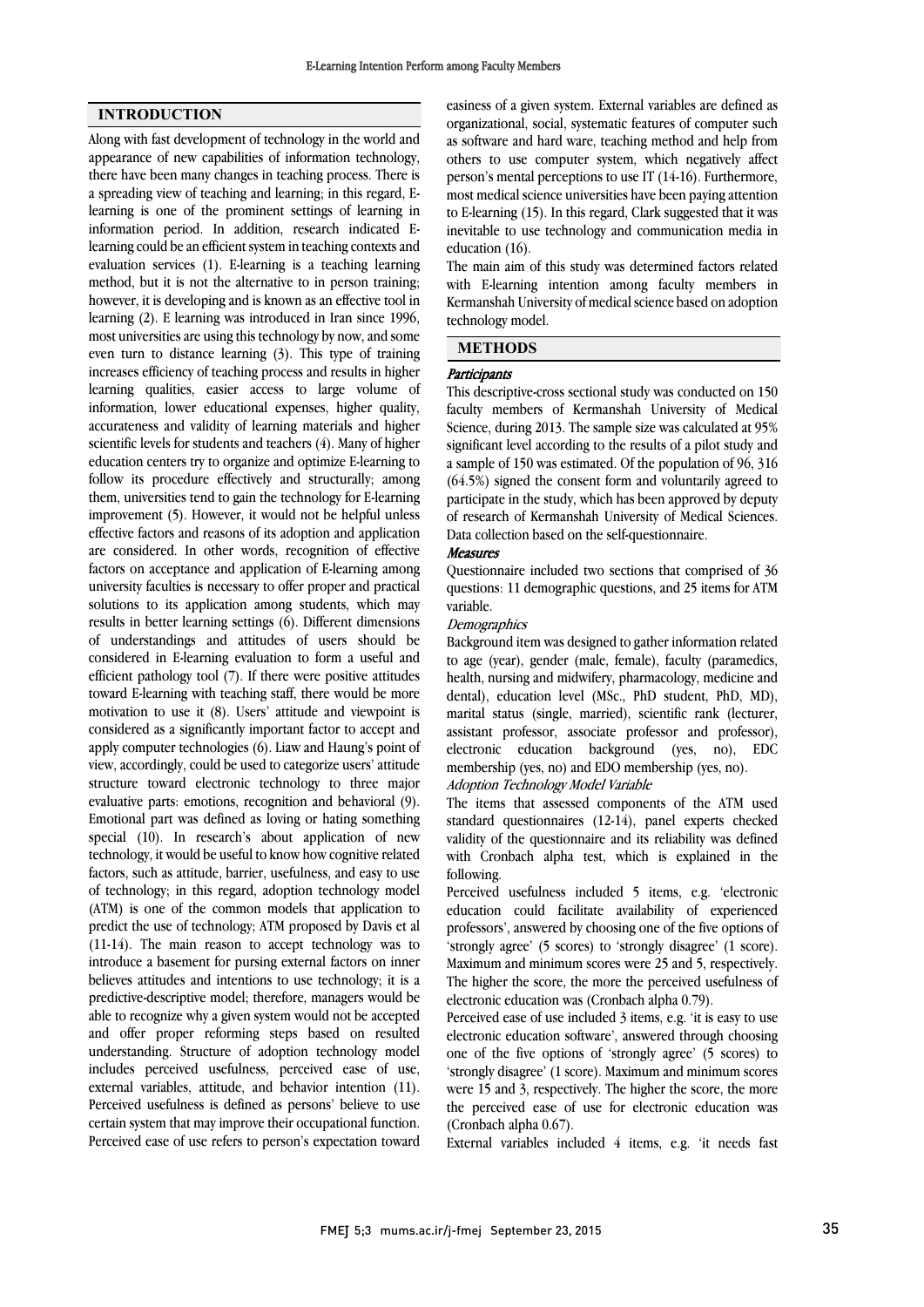connection to the internet', answered through choosing one of the five options of 'strongly agree' (5 scores) to 'strongly disagree' (1 score). Maximum and minimum scores were 20 and 5, respectively. The higher the score, the more need for external variables in electronic education (Cronbach alpha)<br>0.80) 0.80).

 Attitude included 12 items, e.g. 'electronic education pattern could increase motivation to students learning', answered through choosing one of the five options of 'strongly agree' minimum scores were 60 and 12, respectively. The higher the score, the more positive the attitude to electronic education (5 scores) to 'strongly disagree' (1 score). Maximum and was (Cronbach alpha 0.73).

 Intention included 1 item, 'I intend E-learning education five options of 'this term' (5 scores), 'next term' (4 scores), 'next year' (3 scores), several next years' (2 score) and 'never' (1 score), where the higher the score, the stronger the within ……' It was answered through choosing one of the intention to E-learning education.

 In addition, total Cronbach alpha of our scale was 0.80, suggesting that the internal consistency was adequate.

### Statistical Analysis

 Data were analyzed by SPSS version 21 using appropriate statistical tests including t-test, ANOVA, Pearson correlation <u>.</u> and linear regression at 95% significant level.

֦

### **RESULTS**

 The mean age of respondents was 42.29 years [SD: 7.71], history was 11.09 years, ranged from 1 to 27 years. Furthermore, 83.3 % (80/96) participants were male and 16.7 % (16/96) were female. About 96.9 % (93/96) were married and 3.1 % (3/96) were single. Regarding the educational status,  $14.6\%$  ( $14/96$ ) had MSc or Ph.D. student, 5.2 % (5/96) were lecturer, 80.2 % (77/96) were assistant professor, and 14.5 % (13/96) were associate professor. 33.3 % (32/96) of respondents reported that they had  $(81/96)$  of participants reported their interest to attend electronic education courses. In addition, 28.1 % (27/96), and 32.3 % (31/96) of participant were EDC and EDO ranged from 28 to 61 years. In addition, the mean age of job 51 % (49/96) had Ph.D., and 34.4 % (33/96) were MD. Almost attended in electronic education course. Moreover, 84.4 % members, respectively.

 Table 1 showed the relationship between demographic addition, table 2, indicated the mean and standard deviation in answering the items of adoption technology model about variables and adoption technology model constructs. In E-learning.

 constructs, which were statistically significant at either 0.05 or 0.01 level. The results showed that intention E-leaning was correlated with the positive attitude  $(r=0.464)$ , perceived ease of use  $(r=0.353)$ , and external variable  $(r=.0.308)$ . Table 3 shows bivariate correlations between the ATM

 Finally, a hierarchical multiple regression analysis was using the TAM variables. As can be seen in Table 4, ATM variables were statistically significant for predicting E- learning which, they were accounted for 46% of the variation in intention to E-learning (F: 17.385, and  $P < 0.001$ ). performed to explain the variation in intention to E-learning,

## DISCUSSION

 The aim of this study was to determine factors related to E- learning intention among faculty members based on ATM. of use, external variables, and attitudes were the most influential predictors of E-learning intention among faculty The results of the present study indicated that perceived ease members.

֦ ֦

 Maximum score gained by faculty member for attitude was proper attitude to E-learning among participants. Zolfaghari et al (17) reported that faculty members had positive attitude to learning through E-learning systems. In addition, Naghavi indicated students and educators had positive attitudes positive attitudes toward E-learning among students of Shahid Sadoughi medical science university, Yazd, Iran (19). Khandaghi et al. (20) and Mohammadi et al. (21), also, students had positive attitude to E-learning though they reported low levels of knowledge. Zolfaghari et al. (4) studied the efficiency of mixed E-learning system in Tehran medical science university and suggested that most students and educators had positive attitudes to modern education Rashidtorabi et al in their study suggested that training over benefits of E-learning courses and supplying proper equipments to more availability to the internet could develop  $(23)$ , also, reported that majority of faculty members had positive attitude to using computers and the internet in 47.23% of total score, which suggested that there was no toward E-learning (18). In addition, Mirzaei et al. reported reported similar results. Latifnejad et al. (1) showed that technology including mixed electronic education. positive attitudes to E-learning (22). Bahadori and Yamani medical training.

 Our findings indicated attitude toward E-learning among participants was low. In this regard, Meyers (24) suggested to E-learning was the need to attend many new training courses and change their methodology to adopt with new teaching condition. It is suggested to hold workshops to teach adoption and application of E-learning systems and economic implementation by investigation centers of medical science universities. Based on the results, only faculty members who had experience of E-learning reported meaningful proper attitude to electronic help to improve attitudes of faculty members to implement that the reason for improper attitudes of faculty members introduce its advantages to advance education goals and its education. It could be concluded that workshops would E-learning.

 There was no meaningful relationship reported among similar to the results reported by Mirzaei et al. (19). It seem, attitude to E-learning was not related to field of education among medical academic member and it could be considered as strength to enhance attitude to intervention studies participants' attitudes and demographic factors. This result is among faculty member.

 Linear regression analyses showed that perceived ease of use, external variables, and attitudes were the most influential predictors of E-learning intention participants. Several studies have reported ATM variables' predictability to explain E-learning or information technology (IT) adoption (23-28).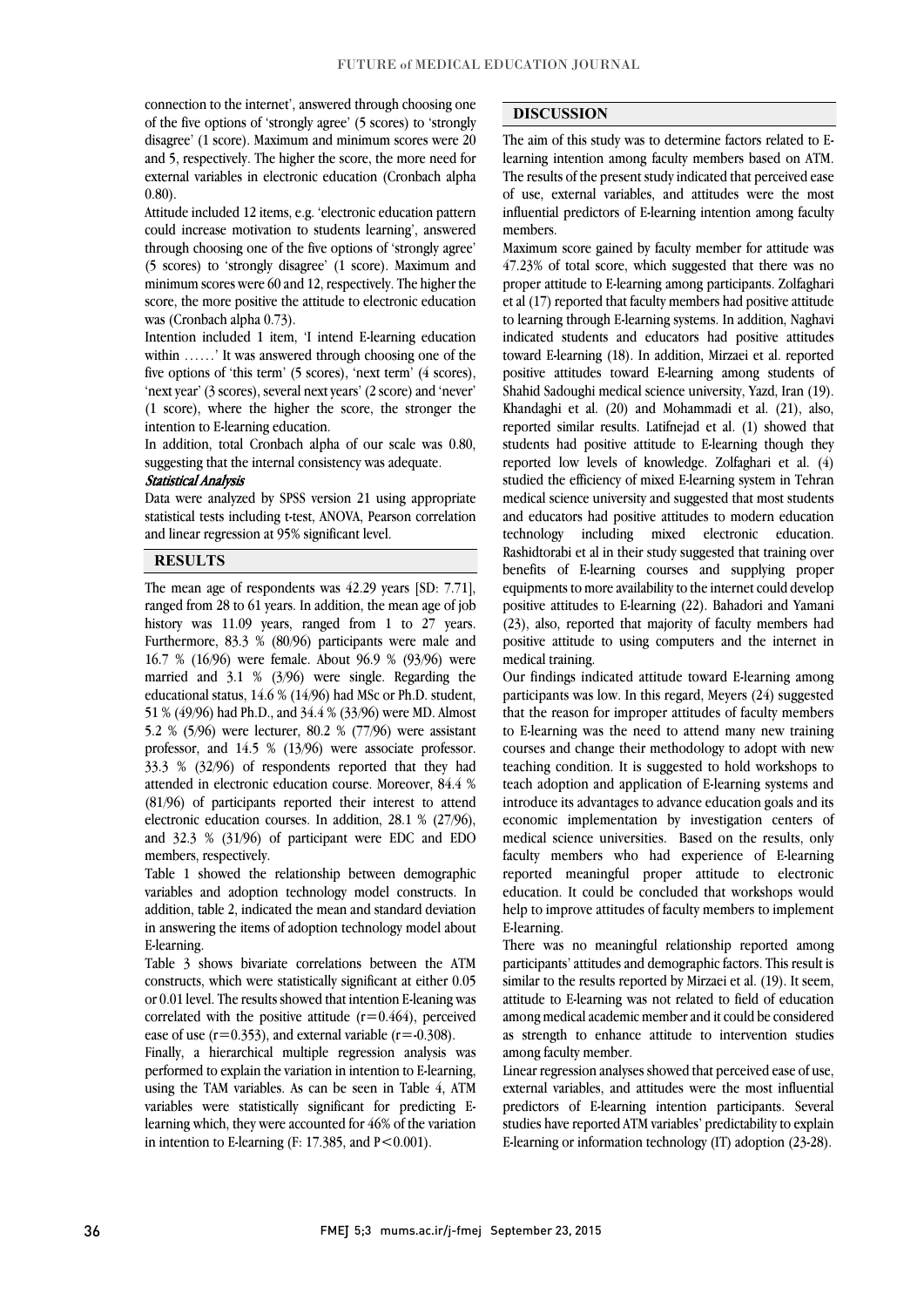|                                  |                     | Usefulness<br>Perceived |        | ease of use<br>Perceived |              | Variables<br>External |                          | Attitude     |       | Intention   |              |
|----------------------------------|---------------------|-------------------------|--------|--------------------------|--------------|-----------------------|--------------------------|--------------|-------|-------------|--------------|
|                                  |                     | Mean (SD)               | $\sim$ | Mean (SD)                | $\mathbf{r}$ | Mean (SD)             | $\overline{\phantom{a}}$ | Mean (SD)    | ٩     | Mean (SD)   | $\mathbf{r}$ |
|                                  | Men                 | 16.71 (2.61)            | 0.447  | 10.18(1.83)              | 0.372        | 17.96 (2.16)          | 0.786                    | 34.28 (5.01) | 0.977 | 2.84(1.02)  | 0.892        |
| Sex                              | Women               | 17.25(2.35)             |        | (0.62(1.62))             |              | (8.12(2.24)           |                          | 34.25 (3.64) |       | 2.80(0.42)  |              |
|                                  | MSc                 | 16.21 (2.32)            | 0.009  | 10.35 (1.78)             | 0.242        | 16.00(2.80)           | 0.001                    | 34.14 (5.62) | 0.984 | 2.42(0.85)  | 0.166        |
| <b>Education Status</b>          | <b>Crud</b>         | 17.57(3.02)             |        | 9.97 (1.91)              |              | (8.24)(1.82)          |                          | 34.24(5.28)  |       | 2.88(1.03)  |              |
|                                  | $\overline{M}$      | (5.90(1.33))            |        | 10.72(1.36)              |              | 18.45 (1.93)          |                          | 34.39 (3.67) |       | 3.05(0.80)  |              |
|                                  | Health              | (14.60(3.41))           | 0.001  | 9.28 (1.70)              | 0.036        | 18.42(1.13)           | 0.116                    | 38.42 (6.45) | 0.067 | 2.57 (0.53) | 0.586        |
|                                  | Paramedical         | 17.62 (2.92)            |        | 9.87 (1.88)              |              | 17.62(2.13)           |                          | 35.50 (4.72) |       | 2.83(0.40)  |              |
|                                  | Nurse & Midwifery   | 18.21 (3.26)            |        | 9.85 (1.87)              |              | 18.64(1.90)           |                          | 32.35 (4.60) |       | 3.30(0.94)  |              |
| Faculty                          | Pharmacology        | 19.25 (3.73)            |        | 9.25 (1.98)              |              | 19.12 (0.83)          |                          | 23.12(8.21)  |       | 2.62(0.91)  |              |
|                                  | Medical             | [5.61 (0.86)            |        | (61.19)                  |              | 17.91(2.29)           |                          | 33.87 (3.69) |       | 2.74(0.65)  |              |
|                                  | Dentist             | (7.20(2.61))            |        | 10.3(2.31)               |              | 16.50(2.59)           |                          | 36.00(3.97)  |       | 3.00(1.82)  |              |
|                                  | Married             | 16.69(2.54)             | 0.027  | 10.26 (1.78)             | 0.951        | 17.98 (2.20)          | 0.993                    | 34.15 (4.79) | 0.138 | 2.76 (0.89) | 0.005        |
| Marital Status                   | Single              | 20.00 (1.73)            |        | 10.33(1.33)              |              | 18.00                 |                          | 38.33 (2.88) |       | 4.33(1.15)  |              |
|                                  | Educator            | 17.60 (3.50)            | 0.473  | 9.20 (1.78)              | 0.521        | (8.80)(1.09)          | 0.118                    | 37.20 (7.04) | 0.285 | 2.60(0.54)  | 0.802        |
| scientific rank                  | Assistant professor | 16.59(2.48)             |        | 10.37 (1.69)             |              | 18.16 (2.09)          |                          | 33.94 (4.60) |       | 2.87 (0.88) |              |
|                                  | Associate professor | 17.69 (2.75)            |        | (0.15(2.07))             |              | 16.92 (2.46)          |                          | 35.46(4.87)  |       | 2.76 (1.36) |              |
|                                  | Yes                 | 8.15 (3.33)             | 0.001  | 9.77(2.04)               |              | 17.59 (1.99)          | 0.469                    | 36.34 (5.00) | 0.003 | 3.00(1.23)  | 0.233        |
| Experience of E-learning         | $\overline{R}$      | 16.28(1.83)             |        | 10.56(1.64)              | 0.074        | 17.94 (2.29)          |                          | 33.08 (4.67) |       | 2.71 (0.64) |              |
| willing to attend E.learning Yes |                     | 17.12(2.62)             | 0.027  | 10.30 (1.78)             | 0.160        | 18.13 (2.09)          | 0.001                    | 33.91 (4.73) | 0.083 | 2.88 (0.86) | 0.003        |
| courses                          | $\frac{1}{2}$       | .5.11(1.53)             |        | 9.00(2.00)               |              | (5.33)(1.00)          |                          | 36.88 (5.66) |       | 1.50(1.00)  |              |
| Membership in EDC                | $Y$ es              | 17.88 (2.90)            | 0.013  | 10.25(1.34)              | 0.982        | 17.51(2.27)           | 0.021                    | 34.81 (5.93) | 0.520 | 2.90(1.15)  | 0.846        |
|                                  | $\frac{1}{2}$       | 16.38 (2.38)            |        | (0.24(1.78))             |              | 18.57(1.75)           |                          | 34.06 (4.47) |       | 2.86 (0.58) |              |
| Membership in EDO                | Yes                 | 18.61 (2.78)            | 0.001  | 10.25(1.45)              | 0.984        | 18.35 (1.30)          | 0.700                    | 34.67 (6.26) | 0.601 | 3.25(0.81)  | 0.001        |
|                                  | $\overline{R}$      | 15.87 (1.96)            |        | 10.24 (1.75)             |              | 18.18 (2.28)          |                          | 34.09 (4.09) |       | 2.56 (0.71) |              |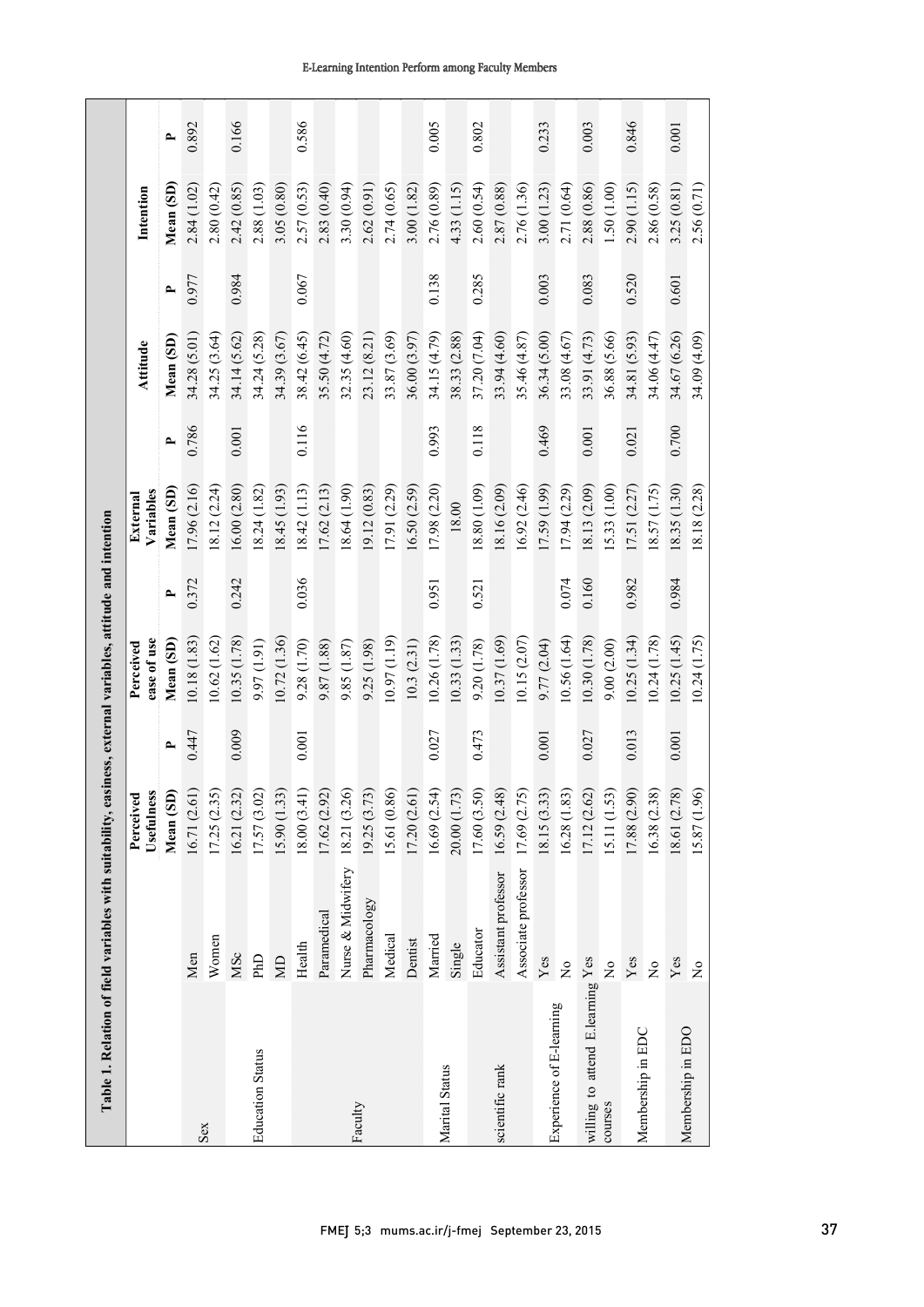| Table 2. Mean and SD of Responses to ATM Items                              |                          |                                     |                                                 |                                     |                          |            |
|-----------------------------------------------------------------------------|--------------------------|-------------------------------------|-------------------------------------------------|-------------------------------------|--------------------------|------------|
|                                                                             | Strongly<br>disagree     | disagree                            | <b>Slightly</b>                                 | agree                               | <b>Strongly</b><br>agree | Mean (SD)  |
| Attitude                                                                    |                          |                                     |                                                 |                                     |                          |            |
| Saves time of the students.                                                 |                          | $3(3.1\%)$                          |                                                 | $39(40.6\%)$ 50 (52.1 %)            | $4(4.2\%)$               | 3.57(0.62) |
| Can solve many teaching difficulties.                                       |                          |                                     |                                                 | 53 (55.2 %) 41 (42.7 %)             | $2(2.1\%)$               | 3.46(0.54) |
| Saves teacher's time.                                                       | $\frac{1}{2}$            | $10(10.4\%)$                        | 37 (38.5 %) 44 (45.8 %)                         |                                     | $5(5.2\%)$               | 3.45(0.75) |
| Reduces expenses.                                                           | $4(4.2\%)$               | $7(7.3\%)$                          | 30 (31.3 %) 52 (54.2 %)                         |                                     | $3(3.1\%)$               | 3.44(0.84) |
| Increase the motivation to learning among<br>students.                      | $1(1\%)$                 |                                     | 18 (18.8 %) 45 (46.9 %) 31 (32.3 %)             |                                     | $1(1\%)$                 | 3.31(0.76) |
| Leads to more effective teaching.                                           | $\overline{\phantom{a}}$ | $13(13.5\%)$                        | 47 (49 %)                                       | $30(31.3\%)$                        | $6(6.3\%)$               | 3.30(0.78) |
| Is more attractive.                                                         | $3(3.1\%)$               |                                     | 12 (12.5 %) 58 (60.4 %) 22 (22.9 %)             |                                     | $1(1\%)$                 | 3.06(0.72) |
| Reduces the dominance of teacher on teaching<br>context.                    |                          |                                     | 15 (15.6 %) 42 (43.8 %) 22 (22.9 %) 14 (14.6 %) |                                     | $3(3.1\%)$               | 2.54(1.02) |
| Prevents receiving feedback from students.                                  |                          |                                     | 13 (13.5 %) 37 (38.5 %) 40 (41.7 %)             | $6(6.3\%)$                          | $\overline{a}$           | 2.40(0.80) |
| Decreases interaction between students.                                     | $25(26\%)$               |                                     | 40 (41.7 %) 27 (28.1 %)                         | $4(4.2\%)$                          |                          | 2.10(0.83) |
| Decreases interaction between students and<br>teachers.                     |                          | 28 (29.2 %) 39 (40.6 %)             | $23(24\%)$                                      | $6(6.3\%)$                          |                          | 2.07(0.88) |
| Is never the best alternative to in person<br>training.                     |                          | 39 (40.6 %) 39 (40.6 %) 17 (17.7 %) |                                                 | $1(1\%)$                            |                          | 1.79(0.76) |
| Perceived usefulness                                                        |                          |                                     |                                                 |                                     |                          |            |
| Increasing my efficacy.                                                     |                          | $4(4.2\%)$                          | 60 (70.8 %) 16 (16.7 %)                         |                                     | $8(8.3\%)$               | 3.29(0.67) |
| Increasing my job satisfaction.                                             |                          | $5(5.2\%)$                          |                                                 | 75 (78.1 %) 10 (10.4 %)             | $6(6.3\%)$               | 3.17(0.61) |
| Improve teachers' positive attitude to their<br>occupation.                 |                          |                                     | 11 (11.5 %) 65 (67.7 %) 15 (15.6 %)             |                                     | $5(5.2\%)$               | 3.14(0.68) |
| Could reduce charges.                                                       | $1(1\%)$                 | $2(2.1\%)$                          | 61 (63.5 %) 25 (26 %)                           |                                     | $7(7.3\%)$               | 3.36(0.69) |
| Could facilitate availability of distance<br>learning to faculty members.   |                          | $1(1\%)$                            |                                                 | 35 (36.5 %) 40 (41.7 %) 20 (20.8 %) |                          | 3.82(0.76) |
| Perceived ease of use                                                       |                          |                                     |                                                 |                                     |                          |            |
| It is easy to use computer software related to<br>electronic education.     |                          |                                     | $10(10.4\%)$ 29 (30.2 %)                        | $25(26\%)$                          | $17(17.7\%)$             | 3.60(0.95) |
| It is clear (perceived) how to act in electronic<br>education.              |                          | $8(8.3\%)$                          |                                                 | 56 (58.3 %) 17 (17.7 %)             |                          | 3.11(0.54) |
| It is easy to prepare education context for<br>electronic education system. |                          | $7(7.3\%)$                          |                                                 | 32 (33.3 %) 32 (33.3 %) 10 (10.4 %) |                          | 3.55(0.82) |
| <b>External variables</b>                                                   |                          |                                     |                                                 |                                     |                          |            |
| It needs the culture to apply it.                                           |                          |                                     | $3(3.1\%)$                                      |                                     | 32 (33.3 %) 61 (63.5 %)  | 4.60(0.55) |
| It needs equipment's and substructures to be<br>applied.                    |                          |                                     | $4(4.2\%)$                                      | 24 (25 %)                           | 68 (70.8%)               | 4.66(0.55) |
| It needs access to high speed internet<br>connection.                       |                          | -                                   | $14(14.6\%)$                                    |                                     | 28 (29.2 %) 54 (56.3 %)  | 4.41(0.73) |
| It needs workshops and seminars to be hold in<br>the field.                 | $\overline{a}$           | $6(6.3\%)$                          | $5(5.2\%)$                                      |                                     | 39 (40.6 %) 46 (47.9 %)  | 4.30(0.83) |

| <b>Table 3. Predictor Variables Correlation Matrix</b> |              |          |           |           |           |  |  |
|--------------------------------------------------------|--------------|----------|-----------|-----------|-----------|--|--|
|                                                        | Mean (MD)    | X1       | X2        | X3        | X4        |  |  |
| X1. External variable                                  | 17.98(2.16)  |          |           |           |           |  |  |
| X2. Perceived usefulness                               | 16.80(2.56)  | 0.177    |           |           |           |  |  |
| X3. Perceived ease of use                              | 10.27(1.75)  | 0.103    | 0.179     |           |           |  |  |
| X4. Attitude                                           | 34.28 (4.79) | 0.117    | $0.314**$ | 0.016     |           |  |  |
| X5. Intention                                          | 2.83(0.95)   | $0.308*$ | 0.236     | $0.353**$ | $0.464**$ |  |  |
| $* \, P < 0.05, ** P < 0.01$                           |              |          |           |           |           |  |  |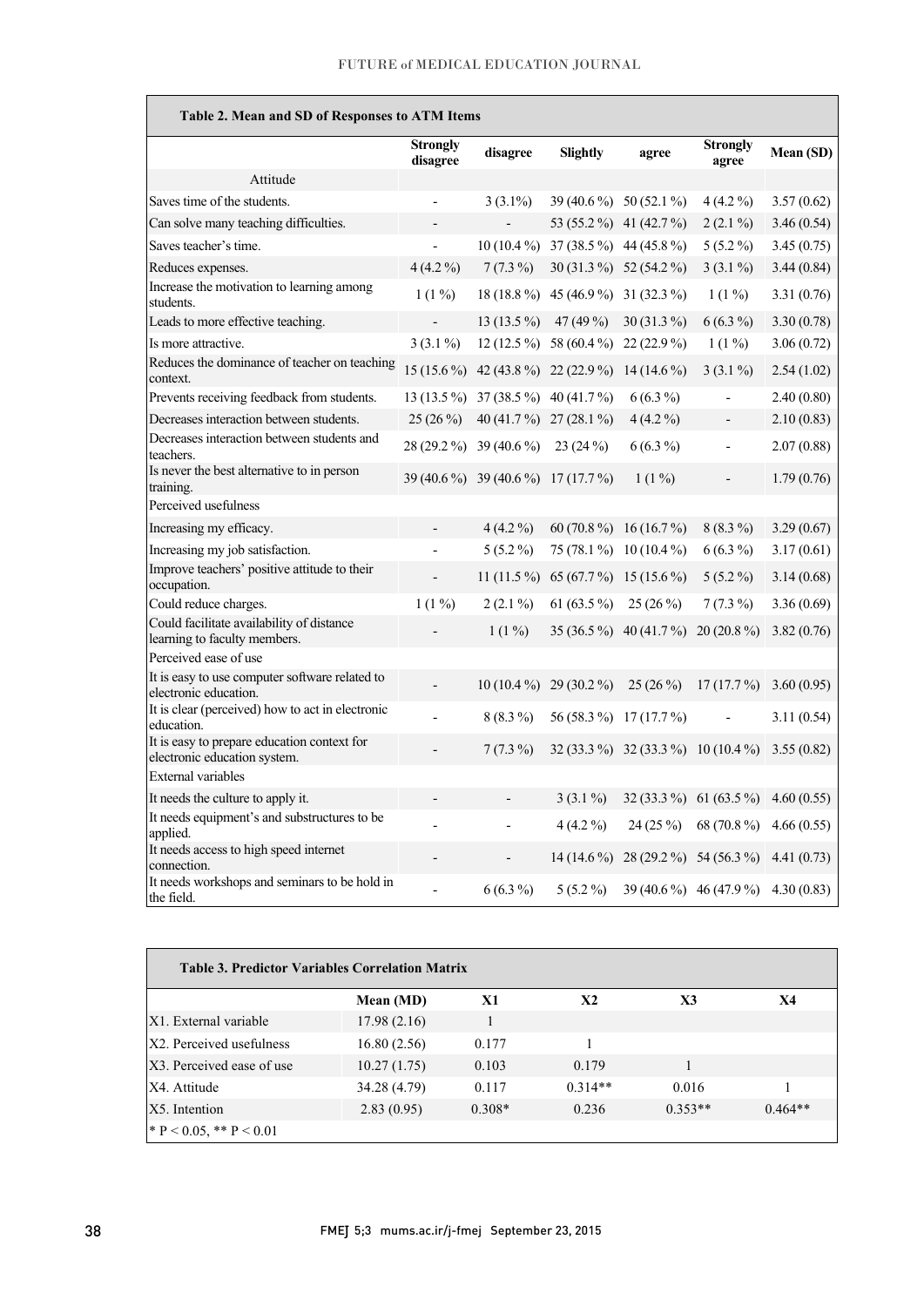| Table 4. Predictors of the E-learning Intention                |       | <b>UnStandardized Coefficients</b> | Standardized<br>Coefficients | P-value |  |  |  |
|----------------------------------------------------------------|-------|------------------------------------|------------------------------|---------|--|--|--|
|                                                                | B     | SE B                               | <b>Beta</b>                  |         |  |  |  |
| External variables                                             | 0.165 | 0.042                              | 0.386                        | < 0.001 |  |  |  |
| Perceived ease of use                                          | 0.235 | 0.050                              | 0.453                        | < 0.001 |  |  |  |
| Attitudes                                                      | 0.065 | 0.017                              | 0.366                        | < 0.001 |  |  |  |
| Adjusted R2 = $0.46$ , F: 17.385, P<0.001, Final Model: Step 2 |       |                                    |                              |         |  |  |  |

In this regard, Al-Gahtani reported ease of use as an effective factor on IT adoption in non-American cultures (26). In addition, Shoaei and Alavi carried out a research on librarians of Tehran technical school librarians and reported perceived ease of use and perceived usefulness are effect on IT adoption (27).

Another result from present study introduced significant role of external variables in predicting E-learning intention among participants; need to supply equipments and substructures of E-learning, and accessibility of high speed internet had highest means among other external variables. In this regard, other studies showed that system quality could affect costumers' intention and satisfaction (29-31).

Joodi Chalan et al (32) in their study stated that, traditional patterns of medical education may be less to promotion college students learning skills. In other hand, Heidari et al (33) conducted a study on academic members of Mashhad University of medical sciences and showed the participants' did not have an appropriate attitude toward the education development organization (EDO) and the educational development center (EDC). Thus providing new training approach such as E-learning and appropriate introduce by EDC for academic members is recommended in order to improve the quality of education in universities.

Although the present study has several strengths, such as theory driven, and data collection about factors related to Elearning intention among Iranian academic members, the findings reported in this study have certain limitations. First, data collection was based on self-reporting, which is usually prone to recall bias. Second, the internal consistency the questionnaire was relatively low ( $\alpha = 0.67$ ) for assessing perceived ease of use. Third, low collaboration of faculty members in completing the questionnaire is another important limitation of this study.

Our findings indicated ATM variable were accounted for 46% of the variation in intention to E-learning. Forthemore, attitude, percieved ease of use and external variables were considered more efficient to predict behavior intention to Elearning. These points could guide education designer to design training programs to enhance E-learning application in medical science universities.

### ACKNOWLEDGEMENT

This article is a part of research project supported by Kermanshah University of Medical Sciences. We would like to thank deputy of research of Kermanshah University of Medical Sciences for financial support of this study.

Research committee approval and financial support: Research committee of Kermanshah University of Medical Sciences, approved this study.Source of funding were Kermanshah University of Medical Sciences.

Conflict of interest: Authors have no conflict of interest.

75-86.

### **REFERENCES**

1. Latifnejad Roudsari R, Jafari H, Hosseini BL, Esfahani A. Measuring students' knowledge and attitude towards Elearning in Mashhad University of Medical Sciences (MUMS). Iranian journal of medical education 2011; 10 (4): 364-73. [In Persian]. 2. Naghavi M. Study of teachers and students attitude toward E-learning: Surveying in Iran's E-learning universities. Quarterly journal of research and planning in higher education 2007; 13(1): 157-76. [In Persian].

3. Jokar A, Khase A. Informational resources as a supporting systems in electronic education: Electronic students of Shiraz University as a case study. Research and planning in higher education 2007; 43(1): 91-116. [In Persian].

4. Zolfaghari M, Negarandeh R, Ahmadi F. The evaluation of a blended E-learning program for nursing and midwifery students in Tehran University of Medical Sciences. Iranian journal of medical education 2011; 10(4): 398-409. [In Persian].

.

5. Govindasamy T. Successful implementation of E-learning pedagogical considerations. The internet and higher education 2001; 4(3): 287-99.

6. Smith B, Caputi P, Rawstorne P. Differentiating computer experience and attitudes toward computers: An empirical investigation. Comput Hum Behav 2002; 16(1): 59-81.

7. Wang YS. Assessment of learner satisfaction with asynchronous electronic learning systems. Inform Manag 2003; 41(1): 8. Liaw SS. Considerations for Developing Constructivist Web-based Learning. Int J Instruct Media 2004; 31: 309-19.

9. Liaw SS, Huang HM. An investigation of user attitudes toward search engines as an information retrieval tool. Comput Hum Behav 2003; 19(6): 751-65.

10. Cialdini RB, Petty RE, Cacioppo JT. Attitude and attitude change. Ann Rev Psychol 1981; 32(1): 357-404.

11. Twomey A. Web-based teaching in nursing: lessons from the literature. Nurs Educ Today 2004; 24: 452-8.

12. Macharia J, Nyakwende E. Vicechancellors influence on academic staff intentions to use learning management systems (LMS) for teaching and learning.